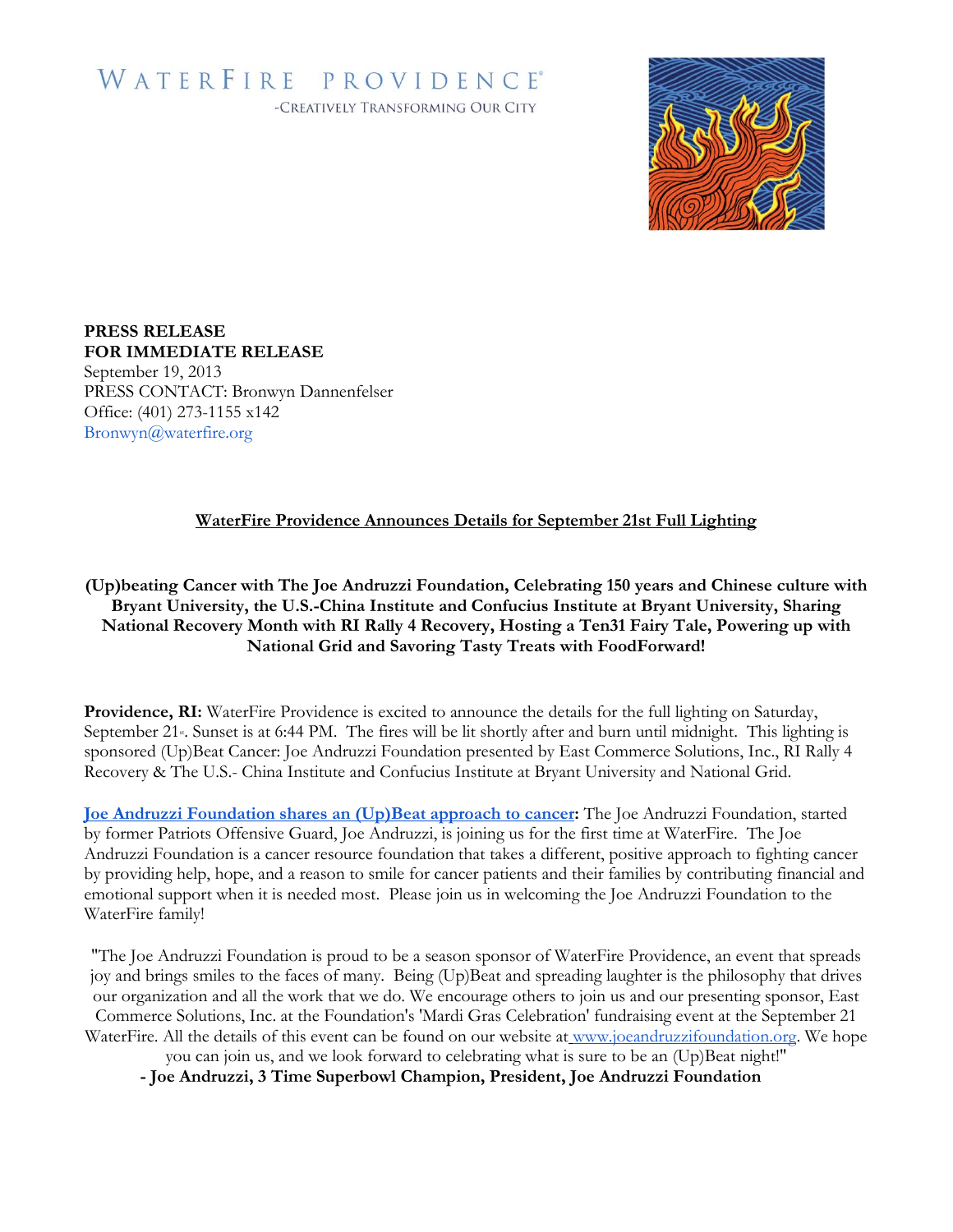**[Rally 4 Recovery celebrates National Recovery Month with WaterFire for a fourth year:](http://rally4recovery.com/)** Rally 4 Recovery, an organized coalition of people in recovery from addiction, and their family members, friends and allies, will be celebrating National Recovery Month all day in Roger Williams Memorial Park. Family friendly activities will include children's and adult crafts, face painting, children's bouncy houses by Jumpin' Fun, inspirational and recovery speakers, and advocacy programs. Rally's month long celebration of National Recovery Month will culminate with an inspirational 50 person torch procession and 400 person luminaria parade from Roger Williams Memorial Park to the Starry, Starry Night installation in Memorial Park at **7:00 PM**. Stop by Memorial Park to read the many messages of hope, inspiration and joy, all related to recovery.

"Rally 4 Recovery is pleased to collaborate for the fourth year with WaterFire to put a public face on recovery from addiction to alcohol and other drugs, mental illness and developmental disabilities, we know how important it is for Rhode Islanders and our elected officials to know that people can and do recover and lead full and productive lives when they get the help they need." Rally 4 Recovery takes place at Roger Williams National Memorial and includes a procession to Memorial Park at WaterFire."

#### - **Jim Gillen, Chair of the RI Recovery Month Coalition**

**U.S. - [China Institute and Confucius Institute at Bryant University showcase traditions:](http://china.bryant.edu/)** The U.S. - China Institute and Confucius Institute at Bryant University has teamed up with WaterFire to celebrate Chinese culture and heritage! Join us at the Waterplace Basin stage prior to lighting for traditional Chinese Lion & Dragon dances and a beautiful Chinese Opera performance by Ms. Jia Xu. Bryant University will help kick off the lighting in a celebration of their 150th anniversary with a 150 person torch procession into the basin. Starting on Steeple street at 5 PM visitors will be "transported" to China, as the U.S. - China Institute and Confucius Institute at Bryant University celebrates and shares Chinese culture with WaterFire guests with great performances, interactive displays, exhibits and more.

"In celebration of Bryant University's 150-year anniversary, the US-China Institute, Confucius Institute, and Alumni Relations office at Bryant University are proud to be sponsors of WaterFire Providence-- celebrating diversity through promoting Chinese language and cultural heritage." **- Dr. Hong Yang, Vice President of International Affairs, Bryant University**

**[Charge up your cell phone at WaterFire with National Grid:](http://www.nationalgridus.com/)** WaterFire Season Sponsor, National Grid, will be providing a free cell phone charging station at WaterFire on September 21st! Stop by the National Grid tent on Canal Street to charge up your phone or other electrical devices for free all night long!

**[FoodForward brings free food tastings to WaterFire:](http://www.rallyri.org/)** FoodForward, hosted by Rally Rhode Island, will join the WaterFire installation on College Street bridge from 6-11 PM. Join us for some great food samples and learn about the great food right here in Rhode Island! Sampling some of the most innovative foods from around Rhode Island. Exhibitors will showcase their products, serve samples, and talk to visitors about their ventures.

**[Ten31 takes over WaterFire:](http://ten31productions.com/)** WaterFire favorites and locally renown performance art company, Ten 31 will be celebrating its beginnings at WaterFire with a special performance on September 21st. TEN31 creates living statues, human botanicals and costumed characters all performed by trained artists. TEN31 began at Waterfire with its first creation, The Gargoyles. This magical pair soon became a perennial favorite at Waterfire.

To celebrate this magical partnership, **A TEN31 Fairy Tale at Waterfire** will run from 7:00 PM through 10:00 PM at the World War Monument in Memorial Park. Living Statues, a collection of Human Birch Trees will meander and integrate into the performance, and will also include special dance performances by TEN31's